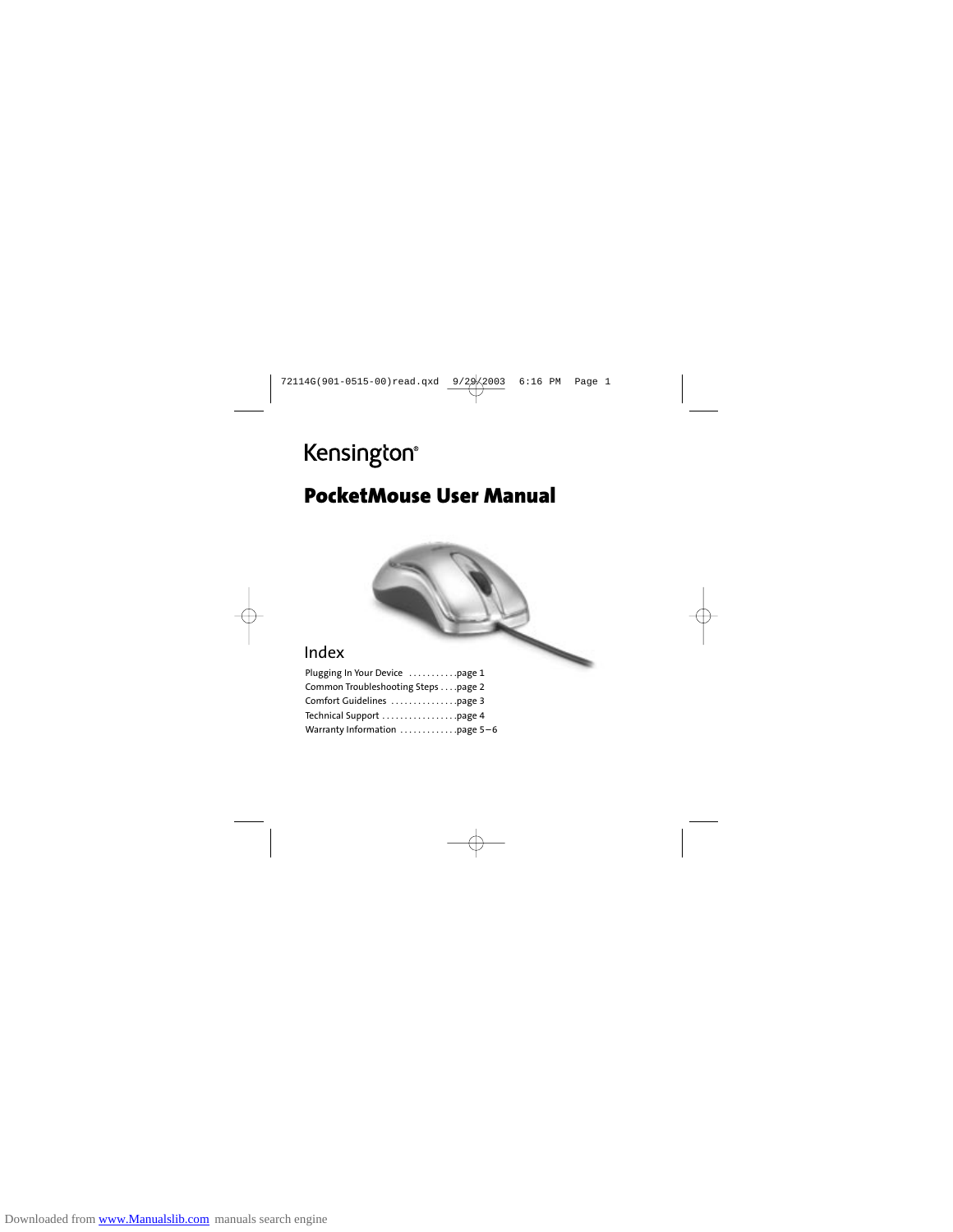

You can use the free Kensington MouseWorks® software to program your buttons, adjust acceleration control, or even to set a reminder to take a break.

Get the latest and most updated version of MouseWorks® which includes bug fixes, updates and the latest peripheral support at our Web site:



# Plugging In Your Device Common Troubleshooting Steps

1. Plug and re-plug mouse.

- 2. Test the device on another computer.
- 3. Some surfaces may "trick" the optical sensor, such as high gloss wood, and reflective surfaces like glass or mirrors. The ideal surface is a bright white surface (such as a piece of paper).
- 4. If you would like to program buttons, adjust acceleration control or set a rest reminder, please visit www.software.kensington.com to download the latest MouseWorks® software.

**2**

**1**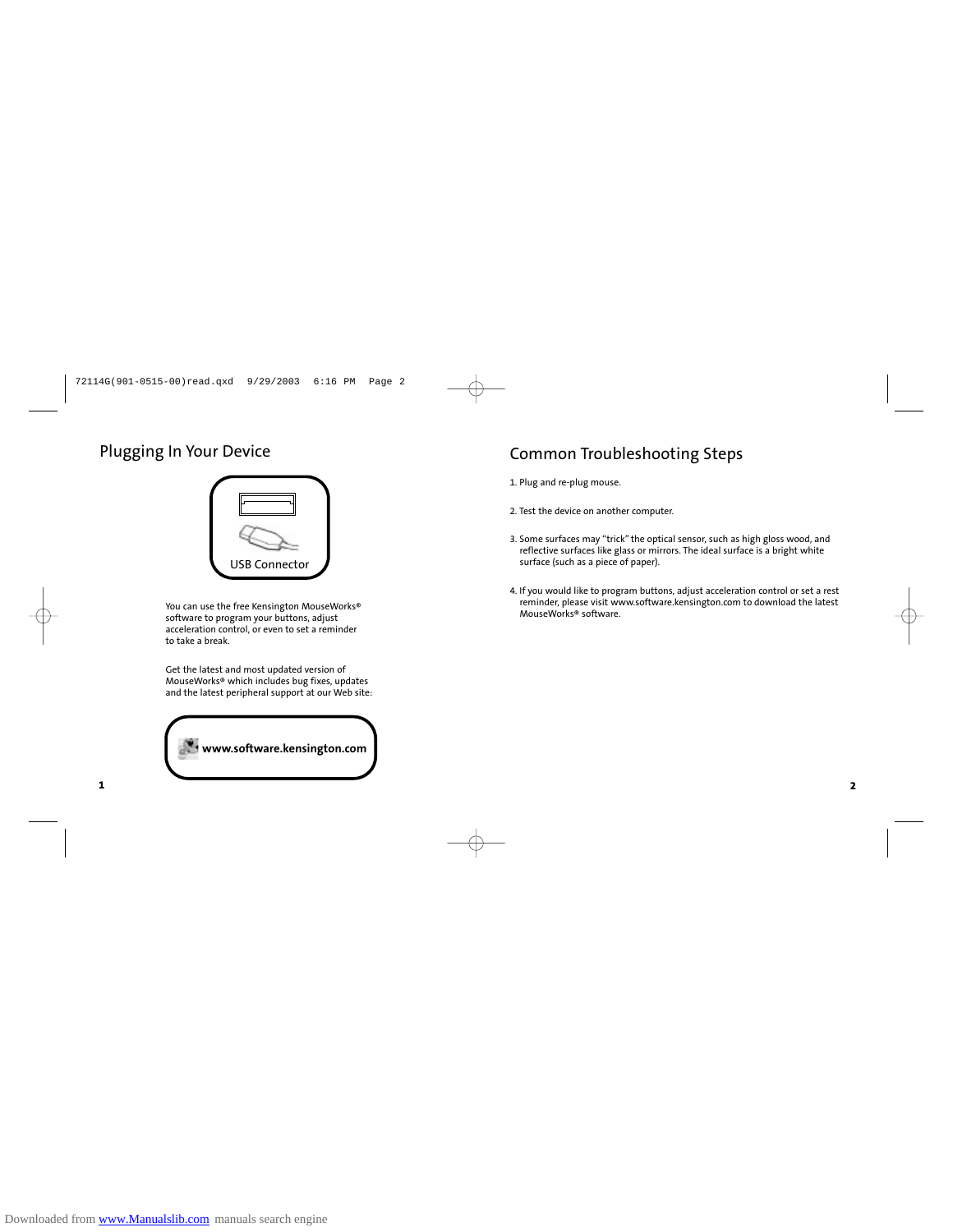## Comfort Guidelines **Technical Support**



**Please visit HealthyComputing.com for very important safety tips when using this device.**



## Important: Computer User Health Information

In recent years, medical attention on occupational injuries has identified normal, seemingly harmless activities as a potential cause of a wide range of problems collectively known as Repetitive Stress Injuries (RSI) or Cumulative Trauma Disorders (CTD). It is now recognized that any repetitive motion may contribute to these health problems. As a computer user, you might also be at risk. By paying attention to the way you perform your work, use your computer and phone, play sports, and work around the house, you can identify the behaviors that may be putting you at risk. If you experience pain, swelling, numbness, or weakness in your wrists or hands (especially during sleep), see your physician immediately. These symptoms could mean that you are developing a repetitive stress injury that requires prompt medical attention. For more detailed information, consult your doctor, **www.HealthyComputing.com** or a reputable book.

In North America, technical support is available to all registered users of Kensington products. There is no charge for technical support except long distance charges where applicable. **Technical Support Contact information can be found on the back cover of this manual.**

#### Technical Support Tips:

- You may find the answer to your problem in the Frequently Asked Questions (FAQ) section of the Support area on the Kensington Web site: **www.support.kensington.com**
- Call from a phone where you have access to your computer.
- Be prepared to provide the following information:
	- 1. Name, address and telephone number
	- 2. The name of the Kensington product
	- 3. Make and model of your computer
	- 4. Your system software and version
	- 5. Symptoms of the problem and what led to them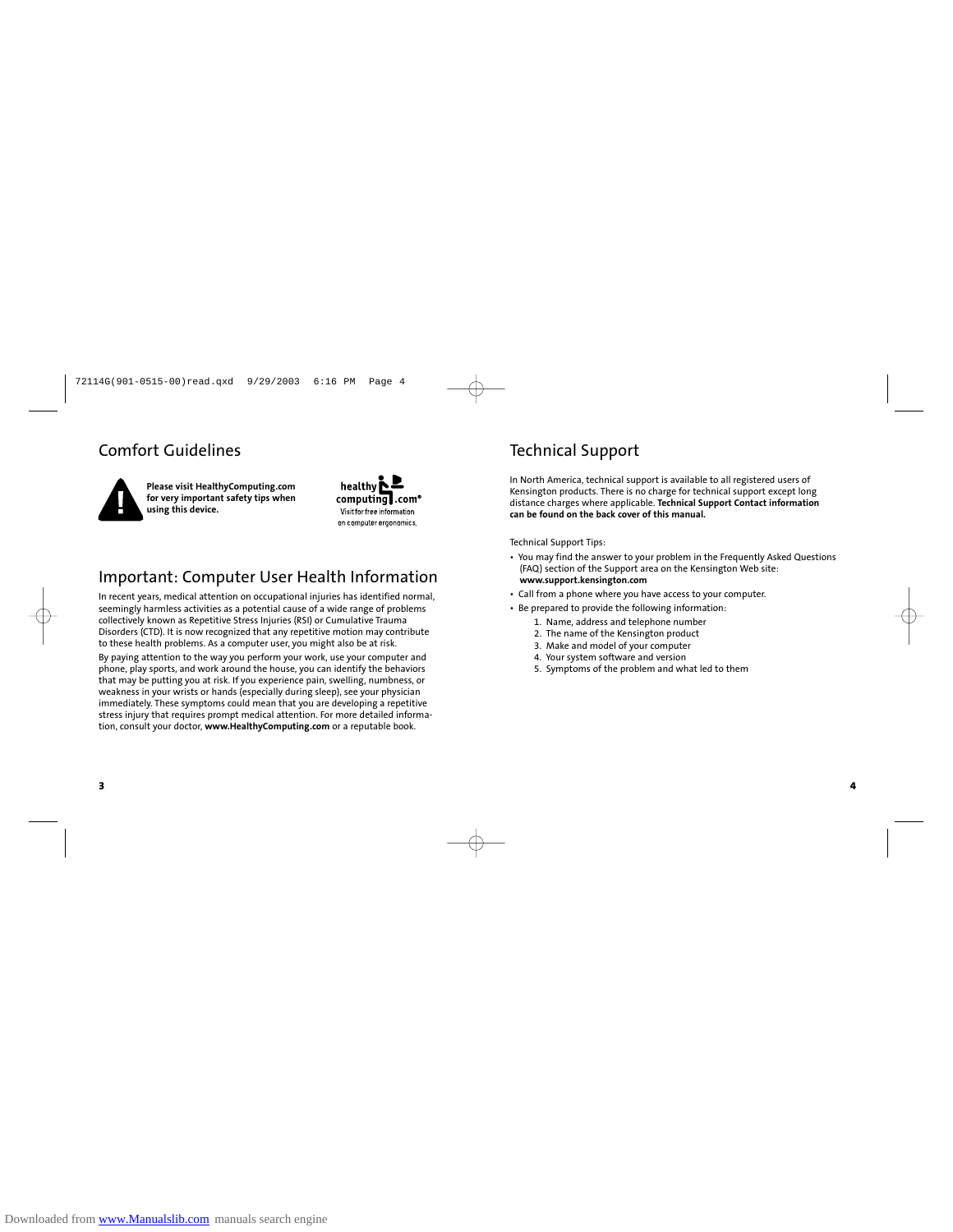#### **1-Year Warranty**

KENSINGTON TECHNOLOGY GROUP ("KENSINGTON") warrants this PRODUCT against defects in material and workmanship under normal use and service for one years from the original date of purchase. KENSINGTON, at its option, shall repair or replace the defective unit covered by this warranty. Please retain the dated sales receipt as evidence of the date of purchase. You will need it for any warranty service.

In order to keep this warranty in effect, the product must have been handled and used as<br>prescribed in the instructions accompanying this warranty. This warranty does not cover any<br>damage due to accident, misuse, abuse, or product box for details or call technical support.

Repair or replacement, as provided under this warranty, is your exclusive remedy. KENSINGTON shall not be liable for any incidental or consequential damages. Implied warranties of merchantability and fitness for a particular purpose on this product are limited in duration to the duration of this warranty.

Some states/countries do not allow the exclusion or limitation of incidental or consequential damages, so the above limitation or exclusion may not apply to you. Some states/countries do<br>not allow limitations on how long an implied warranty lasts, so the above limitation may not<br>apply to you. This warranty gives yo that vary from state to state and country to country.

### **Federal Communications Commission Radio Frequency Interference Statement**

Note: The Kensington PocketMouse has been tested and found to comply with the limits for a Class B digital device, pursuant to Part 15 of the FCC Rules. These limits are

**5**

## Warranty Information Warranty Information (continued)

designed to provide reasonable protection against harmful interference in a residential installation. This equipment generates, uses and can radiate radio frequency energy and, if not installed and used in accordance with the instructions, may cause harmful interference to radio communications.

However, there is no guarantee that interference will not occur in a particular installation. If this equipment does cause harmful interference to radio or television reception, which can be determined by turning the equipment off and on, the user is encouraged to try to correct the interference by one or more of the following measures:

- Reorient or relocate the receiving antenna.
- Increase the separation between the equipment and receiver.
- Connect the equipment into an outlet on a circuit different from that to which the receiver is connected.
- Consult the dealer or an experienced radio/TV technician for help.

**MODIFICATIONS:** Modifications not expressly approved by Kensington may void the user's authority to operate the device under FCC regulations and must not be made. **SHIELDED CABLES:** In order to meet FCC requirements, all connections to equipment using a

Kensington input device should be made using only the shielded cable provided.

### **Declaration of Conformity Compliance Statement for the Kensington PocketMouse**

The Kensington PocketMouse (72114G) complies with Part 15 of the FCC Rules. Operation is subject to two conditions: (1) This device may not cause harmful interference, and (2) this<br>device must accept any interference received, including interference that may cause unde-<br>sired operation. As defined in Section 2 device is Kensington Technology Group, 2000 Alameda de las Pulgas, Second Floor, San Mateo, CA 94403, (650) 572-2700.

**6**